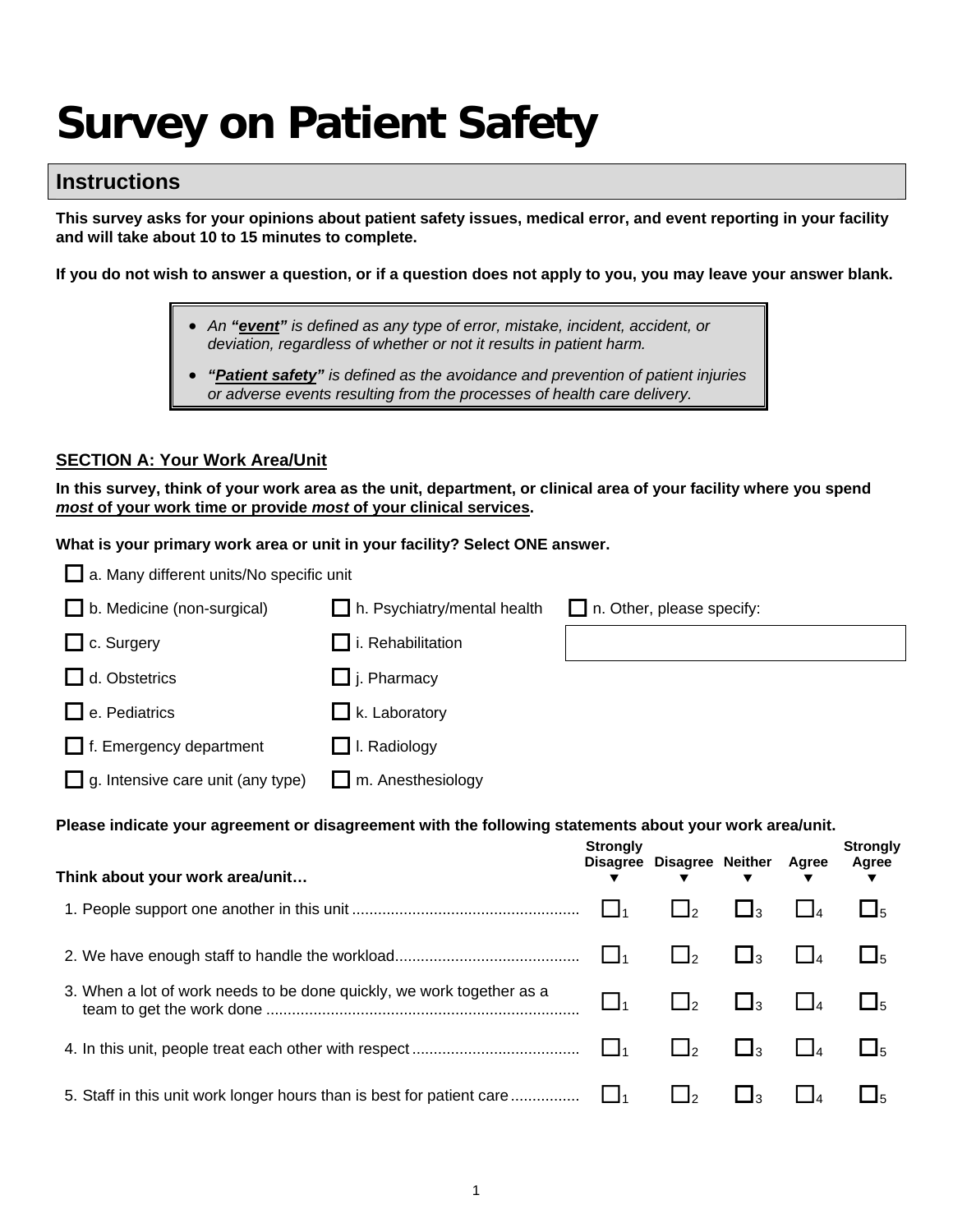# **SECTION A: Your Work Area/Unit (continued)**

| Think about your work area/unit                                              | <b>Strongly</b> | Disagree Disagree Neither |                     | Agree    | <b>Strongly</b><br>Agree |
|------------------------------------------------------------------------------|-----------------|---------------------------|---------------------|----------|--------------------------|
|                                                                              | $\Box$          | $\Box$ <sub>2</sub>       | $\Box_3$            | $\Box$ 4 | $\Box_5$                 |
| 7. We use more agency/temporary staff than is best for patient care          | $\Box_1$        | $\Box$ <sub>2</sub>       | $\Box_3$            | $\Box_4$ | $\Box_5$                 |
|                                                                              | $\Box$ 1        | $\Box$ <sub>2</sub>       | $\Box_3$            | $\Box_4$ | $\Box_5$                 |
|                                                                              | $\Box$ 1        | $\Box$ <sub>2</sub>       | $\Box$ <sub>3</sub> | $\Box$ 4 | $\Box_5$                 |
| 10. It is just by chance that more serious mistakes don't happen around      | $\Box_1$        | $\Box$ <sub>2</sub>       | $\Box_3$            | $\Box_4$ | $\Box_5$                 |
|                                                                              | $\Box_1$        | $\Box$ <sub>2</sub>       | $\Box_3$            | $\Box_4$ | $\square$ <sub>5</sub>   |
| 12. When an event is reported, it feels like the person is being written up, | $\Box_1$        | $\Box$ <sub>2</sub>       | $\square_3$         | $\Box$ 4 | $\Box_5$                 |
| 13. After we make changes to improve patient safety, we evaluate their       | $\Box_1$        | $\Box$ <sub>2</sub>       | $\Box_3$            | $\Box_4$ | $\Box_5$                 |
|                                                                              | $\Box$ 1        | $\Box$ <sub>2</sub>       | $\Box$ <sub>3</sub> | $\Box$ 4 | $\square$ <sub>5</sub>   |
| 15. Patient safety is never sacrificed to get more work done                 | $\Box_1$        | $\Box$ <sub>2</sub>       | $\square_3$         | $\Box_4$ | $\square$ <sub>5</sub>   |
| 16. Staff worry that mistakes they make are kept in their personnel file     | $\Box$ 1        | $\Box$ <sub>2</sub>       | $\Box_3$            | $\Box$ 4 | $\square$ <sub>5</sub>   |
|                                                                              | $\Box_1$        | $\Box$ <sub>2</sub>       | $\Box_3$            | $\Box_4$ | $\Box_5$                 |
| 18. Our procedures and systems are good at preventing errors from            | $\Box_1$        | $\Box_2$                  | $\square_3$         | $\Box$ 4 | $\Box_5$                 |

## **SECTION B: Your Supervisor/Manager**

**Please indicate your agreement or disagreement with the following statements about your immediate supervisor/manager or person to whom you directly report.** 

|                                                                                                                             | <b>Strongly</b> | Disagree Disagree Neither | Agree | <b>Strongly</b><br>Agree |
|-----------------------------------------------------------------------------------------------------------------------------|-----------------|---------------------------|-------|--------------------------|
| 1. My supervisor/manager says a good word when he/she sees a job<br>done according to established patient safety procedures |                 |                           |       |                          |
| 2. My supervisor/manager seriously considers staff suggestions for                                                          |                 |                           |       |                          |
| 3. Whenever pressure builds up, my supervisor/manager wants us to                                                           |                 |                           |       |                          |
| 4. My supervisor/manager overlooks patient safety problems that happen<br>over and over                                     |                 |                           |       |                          |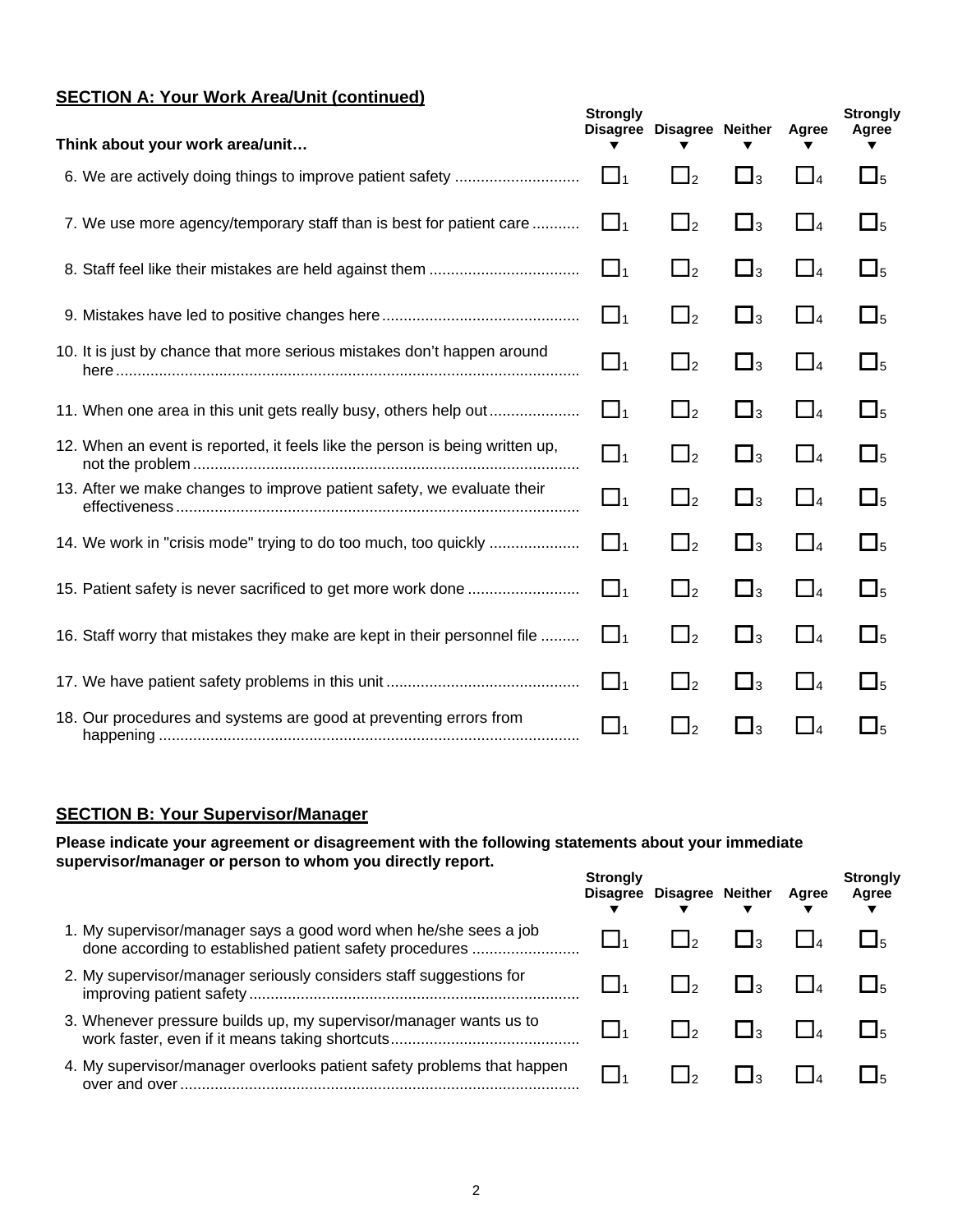## **SECTION C: Communications**

## **How often do the following things happen in your work area/unit?**

| Think about your work area/unit                                            | Never           | Rarely                        | Some-        | Most of<br>times the time Always |  |
|----------------------------------------------------------------------------|-----------------|-------------------------------|--------------|----------------------------------|--|
| 1. We are given feedback about changes put into place based on event       | $\Box_1$        |                               | $\mathsf{R}$ |                                  |  |
| 2. Staff will freely speak up if they see something that may negatively    |                 |                               | $\Box$ 3     |                                  |  |
|                                                                            |                 | $\Box$ 2                      | ∟з           |                                  |  |
| 4. Staff feel free to question the decisions or actions of those with more | $\overline{11}$ |                               | $\Box$ 3     |                                  |  |
| 5. In this unit, we discuss ways to prevent errors from happening again    | $\mathsf{L}$    | $\mathbf{1} \perp \mathbf{2}$ | $\Box$ 3     |                                  |  |
| 6. Staff are afraid to ask questions when something does not seem right    |                 |                               |              |                                  |  |

#### **SECTION D: Frequency of Events Reported**

#### **In your work area/unit, when the following mistakes happen,** *how often are they reported?*

|                                                                          | <b>Never</b> | Rarely       | Some-        | Most of<br>times the time Always |  |
|--------------------------------------------------------------------------|--------------|--------------|--------------|----------------------------------|--|
| 1. When a mistake is made, but is caught and corrected before affecting  |              |              | l la         |                                  |  |
| 2. When a mistake is made, but has no potential to harm the patient, how |              | $\mathsf{L}$ | $\mathbf{L}$ |                                  |  |
| 3. When a mistake is made that could harm the patient, but does not,     |              | l Io         | l Io         |                                  |  |

**Most of** 

#### **SECTION E: Patient Safety Grade**

| Please give your work area/unit an overall grade on patient safety. |           |            |      |         |  |  |  |
|---------------------------------------------------------------------|-----------|------------|------|---------|--|--|--|
|                                                                     |           |            |      |         |  |  |  |
|                                                                     |           |            | D    |         |  |  |  |
| Excellent                                                           | Verv Good | Acceptable | Poor | Failing |  |  |  |

#### **SECTION F: Your Facility**

**Please indicate your agreement or disagreement with the following statements about your facility.** 

| Think about your facility                                               | Strongly | Disagree Disagree Neither Agree | $\overline{\mathbf{v}}$ | <b>Strongly</b><br>Agree |
|-------------------------------------------------------------------------|----------|---------------------------------|-------------------------|--------------------------|
| 1. Management in this facility provides a work climate that promotes    |          |                                 | $\mathsf{L}$            |                          |
|                                                                         |          | $\mathsf{L}$                    | $\mathsf{L}$            |                          |
| 3. Things "fall between the cracks" when transferring patients from one |          | $\frac{1}{2}$                   | $\mathsf{L}$            |                          |
| 4. There is good cooperation among units that need to work together     |          | $\overline{1}$                  | $\mathsf{L}$            |                          |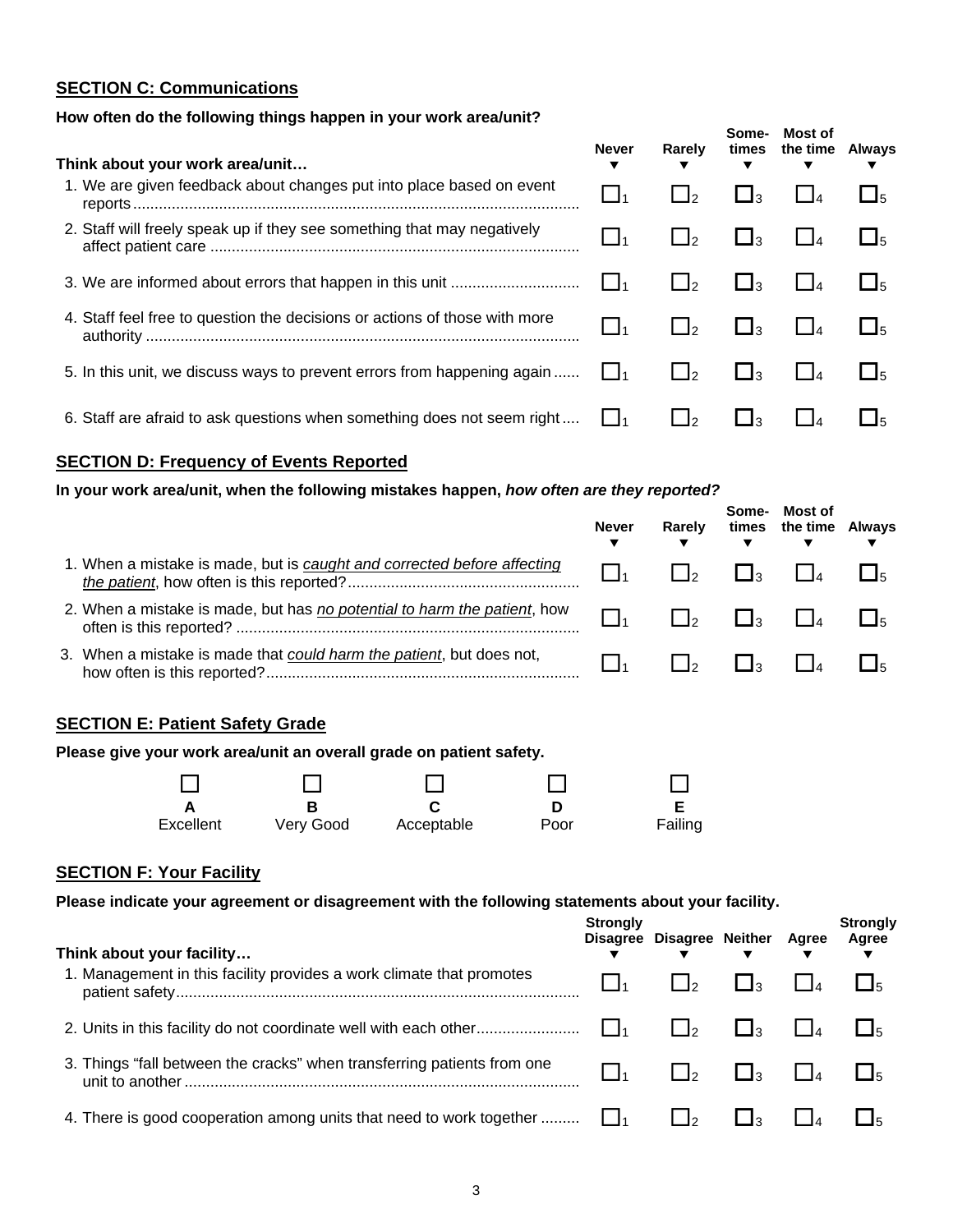# **SECTION F: Your Facility (continued)**

| <u> 100 meters – 100 meters – 100 meters – 1</u><br>Think about your facility  | <b>Strongly</b> | Disagree Disagree Neither              |                | Agree | <b>Strongly</b><br>Agree |
|--------------------------------------------------------------------------------|-----------------|----------------------------------------|----------------|-------|--------------------------|
| 5. Important patient care information is often lost during shift changes       | $\Box$ 1        | $\sqcup_2$                             | ∟з             |       | $\Box$ 5                 |
| 6. It is often unpleasant to work with staff from other units in this facility | $\Box_1$        | $\mathbf{1}_{2}$                       | ∟1з            |       | $\Box$ <sub>5</sub>      |
| 7. Problems often occur in the exchange of information across units in         | $\_$ 1          | $\Box_2$                               | $\Box$ 3       |       | $\Box$ <sub>5</sub>      |
| 8. The actions of management in this facility show that patient safety is a    | $\_I_1$         | $\mathsf{I}_2$                         | 凵з             |       | $\Box$ <sub>5</sub>      |
| 9. Management in this facility seems interested in patient safety only         | $\_$ 1          | $\mathbf{1}$ $\mathbf{1}$ $\mathbf{2}$ | ∟ا             |       | $\Box$ <sub>5</sub>      |
| 10. Units in this facility work well together to provide the best care for     | ┙1              | $\mathbf{L}$                           | $\mathbf{I}_3$ |       | $\Box$ <sub>5</sub>      |
| 11. Shift changes are problematic for patients in this facility                | l la            | ٠I                                     | ାବ             |       | Iҕ                       |

#### **SECTION G: Number of Events Reported**

# **In the past 12 months, how many event reports have you filled out and submitted?**

| $\Box$ a. No event reports     | $\Box$ d. 6 to 10 event reports    |
|--------------------------------|------------------------------------|
| $\Box$ b. 1 to 2 event reports | $\Box$ e. 11 to 20 event reports   |
| $\Box$ c. 3 to 5 event reports | $\Box$ f. 21 event reports or more |

# **SECTION H: Background Information**

#### **This information will help in the analysis of the survey results.**

# **1. How long have you worked in this facility?**

| $\square$ a. Less than 1 year         | $\Box$ d. 11 to 15 years                                            |
|---------------------------------------|---------------------------------------------------------------------|
| $\Box$ b. 1 to 5 years                | $\Box$ e. 16 to 20 years                                            |
| $\Box$ c. 6 to 10 years               | $\Box$ f. 21 years or more                                          |
|                                       | 2. How long have you worked in your current work area/unit?         |
| $\Box$ a. Less than 1 year            | $\Box$ d. 11 to 15 years                                            |
| $Lb$ . 1 to 5 years                   | $\Box$ e. 16 to 20 years                                            |
| $\Box$ c. 6 to 10 years               | $\Box$ f. 21 years or more                                          |
|                                       | 3. Typically, how many hours per week do you work in this facility? |
| $\Box$ a. Less than 20 hours per week | $\Box$ d. 60 to 79 hours per week                                   |
| $\Box$ b. 20 to 39 hours per week     | $\Box$ e. 80 to 99 hours per week                                   |
| $\Box$ c. 40 to 59 hours per week     | $\Box$ f. 100 hours per week or more                                |
|                                       |                                                                     |